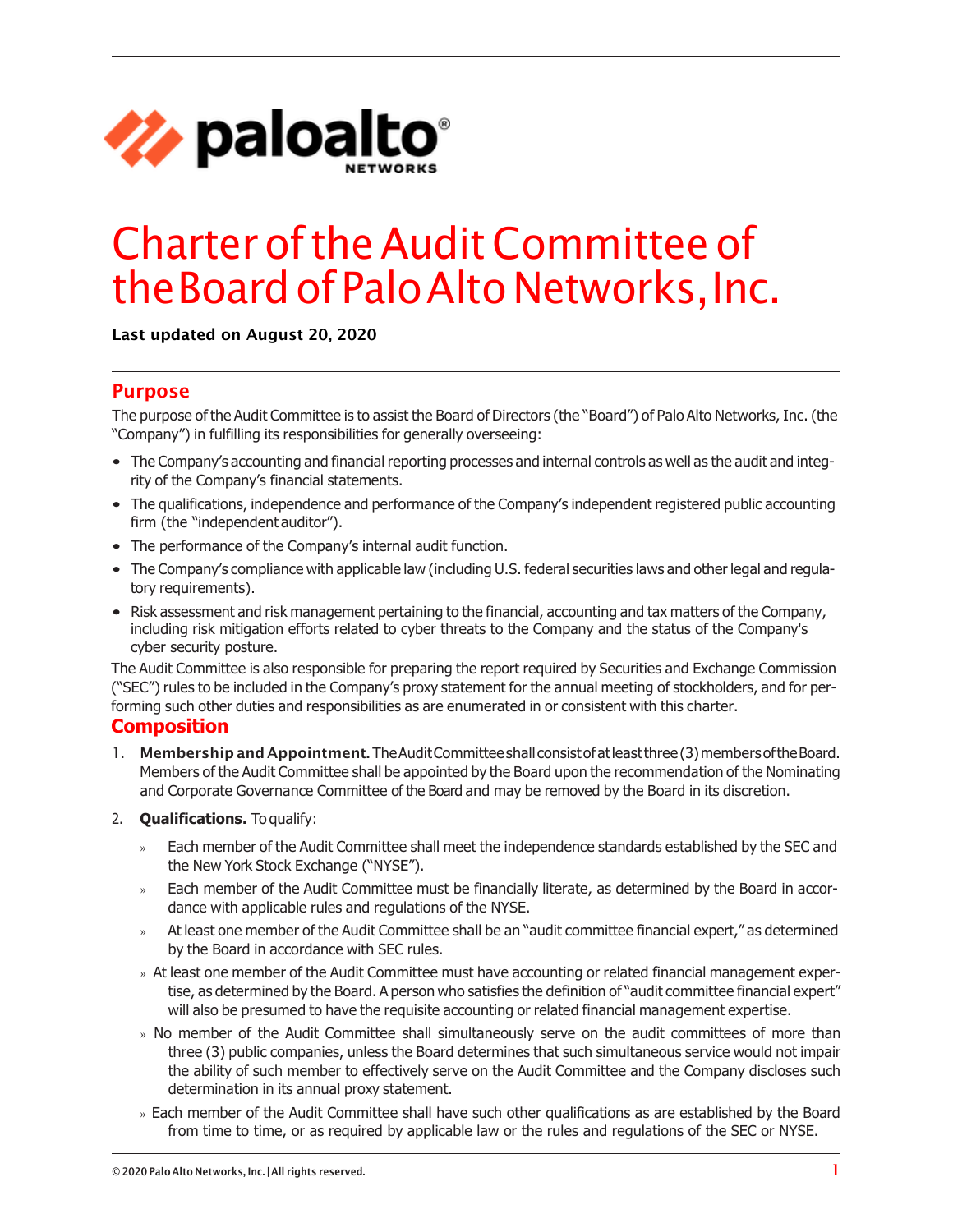- » No person may serve as a member of the Audit Committee if the person has participated in the preparation of the financial statements of the Company or any of the Company's current subsidiaries at any time during the past three years.
- 3. Chairperson. The Board may designate a chairperson of the Audit Committee. In the absence of that designation, the Audit Committee may designate a chairperson by majority vote of the Audit Committee members.

## **Responsibilities**

The following are the principal recurring responsibilities of the Audit Committee. The Audit Committee may perform such other functions as are consistent with its purpose and applicable law, rules and regulations and as the Board or the Audit Committee deems appropriate.In carrying out its responsibilities, the Audit Committee believes its policies and procedures should remain flexible, in order to best react to changing conditions and circumstances. The Audit Committee will also take appropriate actions to oversee the overall corporate "tone" for quality financial reporting.

- 1. Selectand Hirethe Independent Auditor and Any Other Registered Public Accounting Firm. The AuditCommittee shall be responsible for appointing, compensating, retaining, overseeing and, where appropriate, replacing the (i) independent auditor and (ii) any other registered public accounting firm engaged for the purpose of preparing or issuing an audit report or performing other audit, review, or attest services for the Company. The independent auditor or any other registered public accounting firm will report directly to the Audit Committee. The Audit Committee shall have sole authority to approve the hiring and discharging of the independent auditor and any other registered public accounting firm engaged by the Company, all audit engagement fees and terms, and all permissible non-audit engagements with the independent auditor or such other registered public accounting firm.
- 2. Supervise and Evaluate the Independent Auditor. The Audit Committee shall:
	- » Oversee and evaluate the work of any registered public accounting firm engaged for the purpose of preparing or issuing an audit report or performing other audit, review or attestation services for the Company, which evaluation shall include a review and evaluation of the lead partner of the independent auditor. The Audit Committee shall review, in consultation with the independent auditor, the annual audit plan and scope of audit activities and oversee such plan's progress.
	- » Review and resolve any disagreements that may arise between management and the independent auditor regarding internal controls or financial reporting.
	- » At least annually, obtain and review a report by the independent auditor that describes: (i) the independent auditor's internal quality control procedures;(ii) any material issues raised by the most recent internal quality-control review, peer review, or Public Company Accounting Oversight Board review of the independent auditor, or by any inquiry or investigation by governmental or professional authorities, within the preceding five years (or such other period as may be requested by the Audit Committee), regarding any independent audit performed by the independent auditor, and any steps taken to deal with any such issues; and (iii) any critical accounting matters (CAMs).
- 3. Evaluate the Independence of the Independent Auditor. The Audit Committee shall:
	- » Review and discuss with the independent auditor the written independence disclosures required by the applicable requirements of the Public Company Accounting Oversight Board.
	- » At least annually, review and discuss with the independent auditor any other relationships or services (including permissible non-audit services) that may affect its objectivity and independence.
	- » Oversee the rotation of the independent auditor's lead audit and concurring partners, with applicable timeout periods, in accordance with applicable law.
	- » Take, or recommend to the Board that it take, appropriate action to oversee the independence of the independent auditor.

### **4. Approve Audit and Non-Audit Services and Fees.**

» The Audit Committee shall: (i) review and approve, in advance, the scope and plans for the audits and the audit fees; and (ii) approve, in advance (or, where permitted under the rules and regulations of the SEC, subsequently), all non-audit and tax services to be performed by the independent auditor or any other registered public accounting firm that is not otherwise prohibited by law orregulation and any associated fees.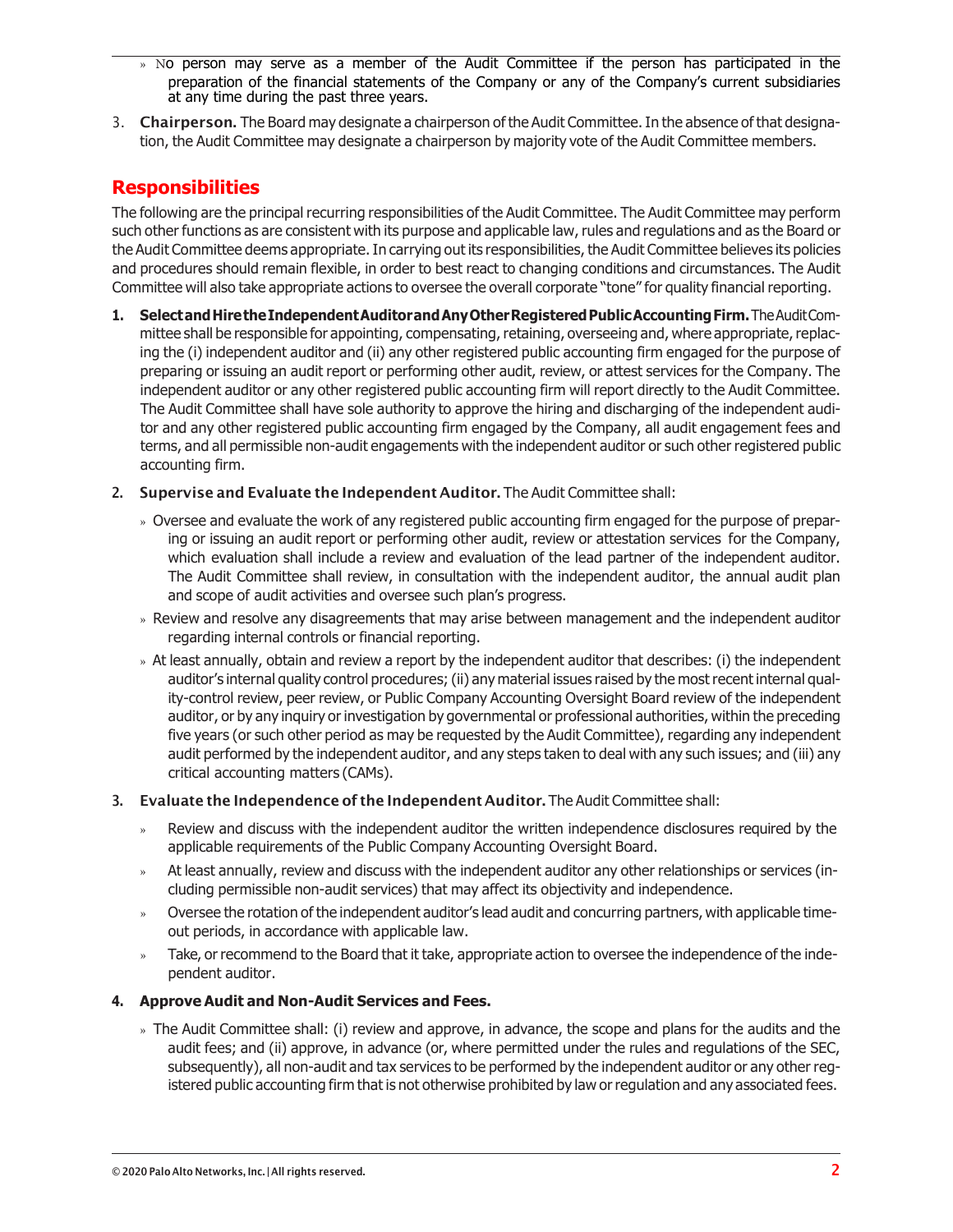- » The Audit Committee chairperson may pre-approve audit and permissible non-audit services and any associated fees, as long as this pre-approval is presented to the full Audit Committee at scheduled meetings. The Audit Committee may, in accordance with applicable law, establish pre-approval policies and procedures for the engagement of independent accountants to render services to the company.
- **5. Review Financial Statements.** TheAuditCommitteeshallreviewanddiscuss thefollowingwithmanagement, the Company's internal auditors (the "internal auditors"), if applicable, and the independent auditor, as applicable:
	- » The scope, timing and approach, as well as the materiality thresholds for, of the annual audit of the Company's financial statements.
	- » The Company's annual audited and quarterly financial statements and annual and quarterly reports on Form 10-K and 10- Q, including the disclosures in "Management's Discussion and Analysis of Financial Condition and Results of Operations," and recommend to the Board whether the audited financial statements and "Management's Discussion and Analysis of Financial Condition and Results of Operations" should be included in the Company's Form10-K.
	- » The results of the independent audit and the quarterly reviews of the Company's financial statements, and the independent auditor's opinion on the annual financial statements, including any critical accounting matters (CAMs) identified in the auditor's report.
	- » The reports and certifications regarding internal control over financial reporting and disclosure controls and procedures.
	- » The quality and adequacy of the Company's internal controls and discuss with management and the independent auditor any significant deficiencies or material weaknesses in the design or operation of the Company's internal controls.
	- » Major issues regarding accounting principles and financial statement presentations, including any significant changes in the Company's selection or application of accounting principles. The Audit Committee shall consider the judgment of both management and the independent auditor about the quality, not just the acceptability, of accounting principles.
	- » Analyses prepared by management or the independent auditor setting forth significant financial reporting issues and judgments made in connection with the preparation of the financial statements.
	- » The effect of regulatory requirements and accounting pronouncements on the Company's financial statements.
	- » The completeness and clarity of the disclosures in the Company's financial statements.
	- » Any significant changes required or taken in the audit plan as a result of any material control deficiency.
	- » Any problems or difficulties the independent auditor encountered in the course of its audit work, including any restrictions on the scope of the independent auditor's activities or on access to requested information and management's response.
	- » Any significant disagreements between management and the independent auditor.
- **6. Reports and Communications from the Independent Auditor.** The Audit Committee shall review and discuss reports from the independent auditor concerning the following:
	- » All critical accounting policies and practices to be used by the Company.
	- » All alternative treatments of financial information within generally accepted accounting principles ("GAAP") that the independent auditor has discussed with management, ramifications of the use of these alternative disclosures and treatments, and the treatment preferred by the independent auditor if different from that used by management.
	- » Other material written communications between the independent auditor and management, such as any management letter or schedule of unadjusted differences.
	- » Other matters required to be communicated to the Audit Committee under generally accepted auditing standards and other legal or regulatory requirements, including any matters required to be communicated under the applicable PCAOB Auditing Standards.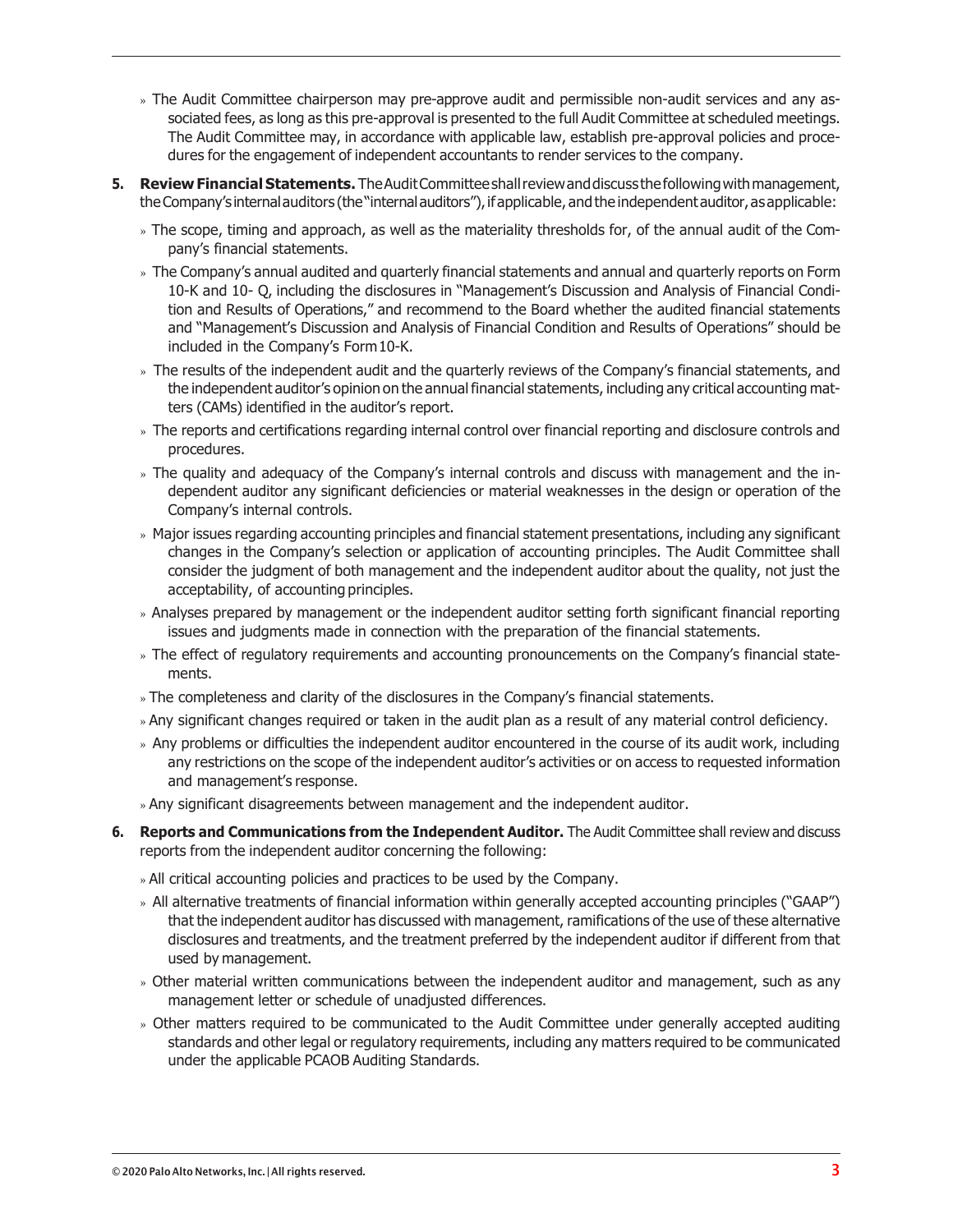- **7.** Audit Committee Report. The Audit Committee shall prepare the report of the Audit Committee that SEC rules require to be included in the Company's annual proxy statement.
- 8. Earnings Press Releases and Earnings Guidance. The Audit Committee shall review and discuss with management and the independent auditors policies with respect to earnings press releases (with particular attention to any use of "pro forma" or "adjusted" non-GAAP information), as well as financial information and earnings guidance provided to the public, analysts and ratings agencies. To the extent practical, the Audit Committee will review, in advance, the script for any earnings or finance-related conference calls to be held for the benefit of the public, analysts and ratings agencies. The Audit Committee shall also periodically review and discuss with management the Company's overall approach to investor relations, including the philosophy, strategy and practices.
- 9. Internal Controls. The Audit Committee shall review and discuss with management, the internal auditors and the independent auditor the adequacy and effectiveness of the Company's internal controls, including any changes, significant deficiencies or material weaknesses in those controls reported by the independent auditor, the internal auditors or management; any remediation plan or special audit steps adopted in light of significant control deficiencies; and any fraud, whether or not material, that involves management or other Company employees who have a significant role in the Company's internal controls.
- 10. Disclosure Controls and Procedures. The Audit Committee shall review and discuss the adequacy and effectiveness of the Company's disclosure controls and procedures.
- **11. Internal Audit Function.** The Audit Committee shall:
	- » Oversee the selection, appointment, compensation and retention of the chief audit executive (CAE), who shall oversee the internal audit function at the direction of the Audit Committee and report administratively directly to the chief financial officer.
	- » Periodically review the activities, reporting relationships, organizational structure and qualifications of the internal audit function.
	- » Oversee and approve the annual internal audit project plan and any proposed changes; review periodic reports summarizing results of the internal audit projects, including any significant findings.
	- » Periodically review with the internal auditors any major issues encountered in the course of the internal audit function's work.
	- » Evaluate the performance of the CAE and the internal audit function at least annually.
- 12. Legal and Regulatory Compliance. The Audit Committee shall oversee and discuss, as needed, with management, the internal auditors and the independent auditor: (i) the overall adequacy and effectiveness of the Company's legal, regulatory and ethical compliance programs, including (but not limited to) the Company's Code of Business Conduct and Ethics, compliance with the Foreign Corrupt Practices Act and foreign anticorruption laws, and compliance with export control regulations; and (ii) reports regarding compliance with applicable laws, regulations and internal compliance programs in each case to the extent pertaining to financial, accounting and/or tax matters. The Audit Committee shall discuss with management and the independent auditor any correspondence with regulators or governmental agencies, including any comment letters issued by the SEC with respect to the Company's public filings and any published reports that raise material issues regarding the Company's financial statements or accounting policies. The Audit Committee shall discuss with the Company's general counsel legal matters that may have a material impact on the financial statements or the Company's compliance procedures that pertain to financial, accounting or tax matters of the Company.
- 13. Complaints. The Audit Committee shall establish and oversee procedures established for the receipt, retention and treatment of complaints on accounting, internal accounting controls or audit matters, as well as for confidential and anonymous submissions by the Company's employees concerning questionable accounting or auditing matters.
- 14. Risks. The Audit Committee shall review and discuss with management, the internal auditors and the independent auditor the Company's major financial risk exposures and the steps management has taken to monitor and control those exposures, including the Company's guidelines and policies with respect to risk assessment and risk management pertaining to financial, accounting and tax matters. The Audit Committee shall also review with management the Company's overall antifraud programs and controls.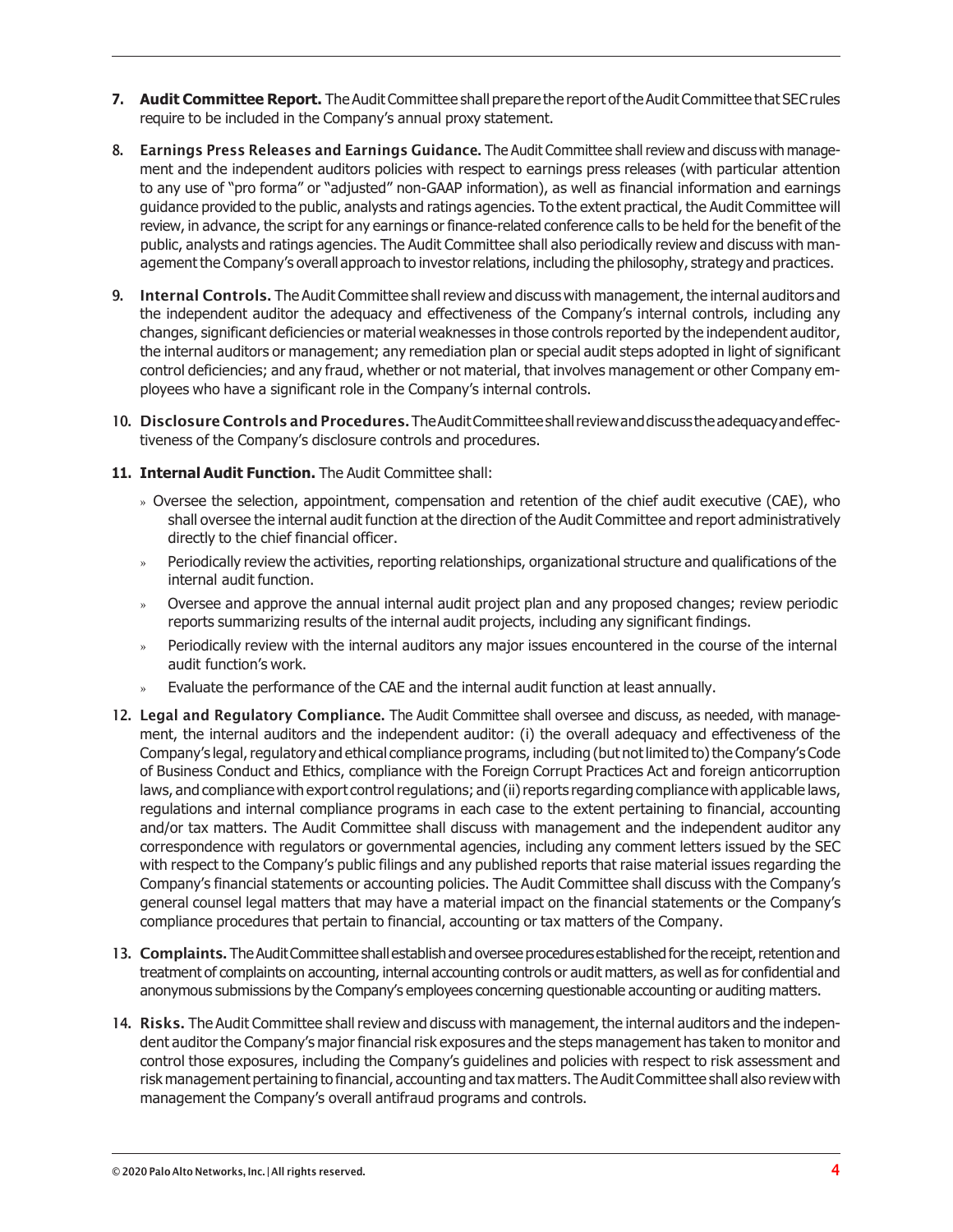- 15. **Related Party Transactions.** The Audit Committee shall review the Company's related party transaction policy and review and oversee all transactions between the Company and a related person for which review or oversight is required by applicable law or that are required to be disclosed in the Company's financial statements or SEC filings. The Audit Committee shall keep the Company's independent auditors apprised of the Audit Committee's understanding of the Company's relationships and transactions with related parties that are significant to the Company, and review and discuss with the Company's independent auditors the auditors' evaluation of the Company's identification of, accounting for, and disclosure of its relationships and transactions with related parties.
- 16. Systems. The Audit Committee shall receive a presentation, at least annually, from the Company's CIO, CISO or designee, review and discuss with management the Company's internal information technology systems and controls used in connection with the preparation of financial statements and financial reporting; and any other plans to enhance the overall quality, accuracy, internal cyber-security protections and timelines of critical information.
- 17. Personnel. The Audit Committee shall review and discuss with management the staffing of the finance and accounting organizations. At least annually, the Audit Committee shall also annually provide input to the Company's chief executive officer regarding the performance of the chief financial officer and chief accounting officer.
- 18. Hiring of Auditor Personnel. The Audit Committee shall set hiring policies for the Company with regard to employees and former employees of the Company's independent auditor.
- 19. **The Function of the Audit Committee Is One of Oversight.** The Company's management is responsible for preparing accurate and complete financial statements in accordance with GAAP, preparing periodic reports, and establishing and maintaining appropriate and satisfactory accounting principles, financial reporting policies and internal control over financial reporting. The Company's independent auditor is responsible for auditing and reviewing the Company's financial statements, reviewing quarterly financial statements, and evaluating the effectiveness of the Company's internal control over financial reporting. The Audit Committee is responsible for assisting the Board in overseeing the conduct of these activities by management and the independent auditor. The Audit Committee is not responsible for preparing, providing any expert or special assurance as to, or guaranteeing the financial statements or the independent auditor's work. It is recognized that the members of the Audit Committee are not employees of the Company, that it is not the duty or responsibility of the Audit Committee or its members to conduct "field work" or other types of auditing or accounting reviews or procedures; to set auditor independence standards; or ensure that the financial statements or periodic reports are complete and accurate, conform to GAAP, or otherwise comply with applicable laws and the Company's policies. Each member of the Audit Committee shall be entitled to rely on: (i) persons and organizations within and outside the Company from which the Audit Committee receives information, and (ii) the accuracy of the financial and other information provided to the Audit Committee, in either instance absent actual knowledge to the contrary.

## **Meeting and Procedures**

- **1. Meetings.** The Audit Committee:
	- » Will meet at least four (4) times each year (with additional meetings as it deems necessary or appropriate) at such times and places as the Audit Committee determines. The chairperson of the Audit Committee shall preside at each meeting. If a chairperson is not designated or present, an acting chair may be designated by the Audit Committee members present. The Audit Committee may act by written consent (which may include electronic consent), which shall constitute a valid action of the Audit Committee if it has been approved by each Audit Committee member and shows the date of approval. Any written consent will be effective on the date of the last signature and will be filed with the minutes of the meetings of the Board.
	- » Shall cause to be kept written minutes of its proceedings and actions by written consent, which minutes and actions by written consent will be kept and filed with the minutes of the meetings of the Board.
	- » Shall meet periodically with members of management as deemed appropriate, the head of the internal audit department and the independent auditor in separate executive sessions as the Audit Committee deems appropriate.
	- » May invite to its meetings any director, officer or employee of the Company and such other persons as it deems appropriate in order to carry out its responsibilities. The Audit Committee may also exclude from its meetings any persons it deems appropriate in order to carry out its responsibilities, including non-management directors who are not members of the Audit Committee.